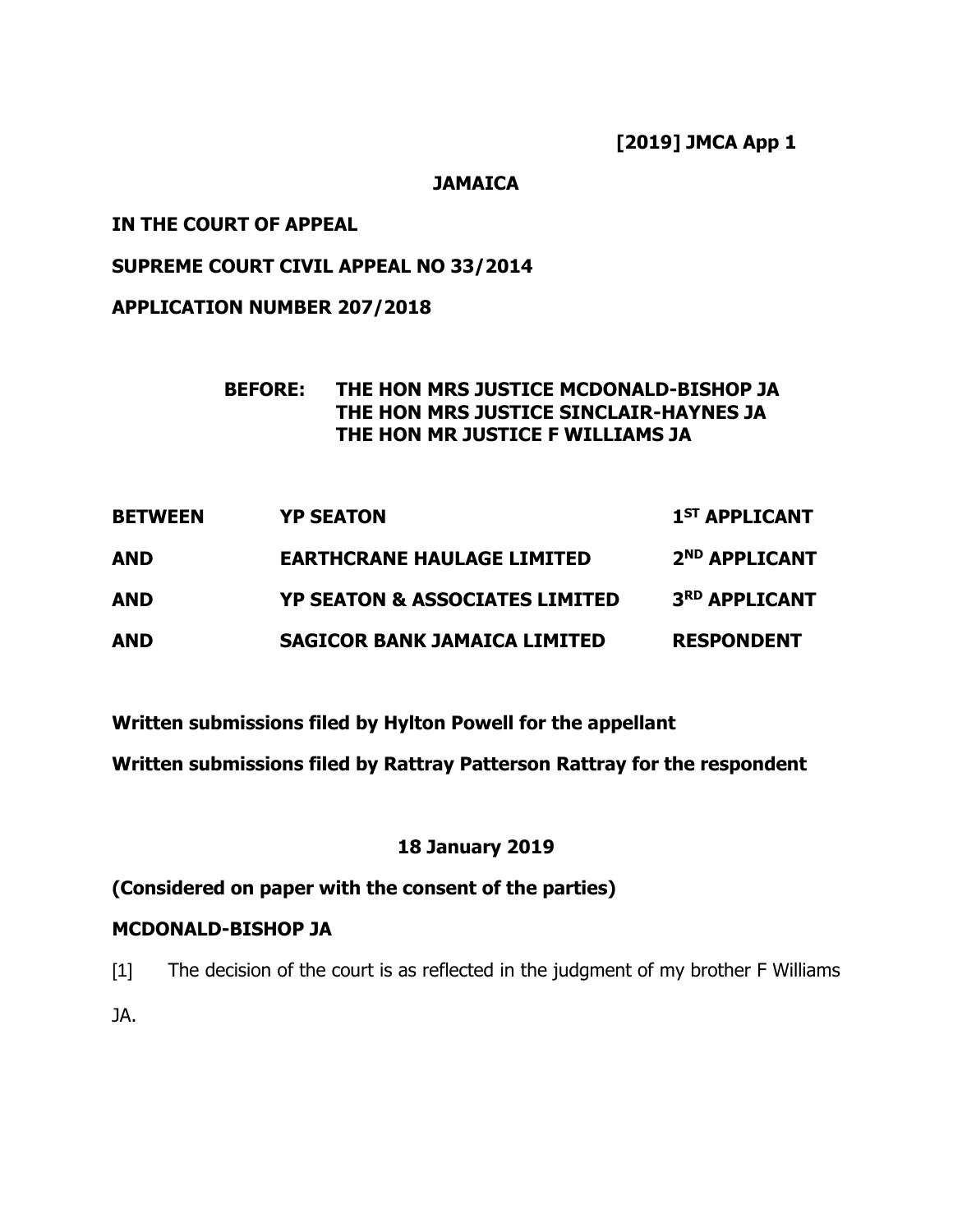### **SINCLAIR-HAYNES JA**

[2] I agree.

#### **F WILLIAMS JA**

#### **Background**

[3] By an application filed on 20 September 2018, the applicants herein (who are the respondents in the substantive appeal) seek to have the court amend the written judgment in the appeal. That judgment is cited as [2018] JMCA Civ 23. It dealt with two judgments of a judge of the Supreme Court: one delivered on 17 March 2014 and reported at [2014] JMSC Civ 34, and the other delivered on 24 September 2014 and reported at [2014] JMSC Civ 139. In this application, the applicants seek to have several paragraphs and an order of the judgment deleted. Those portions of the judgment are concerned with the manner in which an accounting of the operation of several accounts held by the  $1<sup>st</sup>$  applicant, Mr Y P Seaton ("Mr Seaton"), with the respondent, Sagicor Bank Jamaica Limited (the appellant in the appeal: "the bank") is to be conducted.

### **The relevant order below**

[4] In the judgment reported at [2014] JMSC Civ 34, the judge had ordered, *inter* alia, as follows:

"(3) It is also ordered in respect of Claim No CL 1993/S252:

(a) The sum of JA\$15,254,583.69 to be repaid to the claimant with interest from October 16, 1992 to date of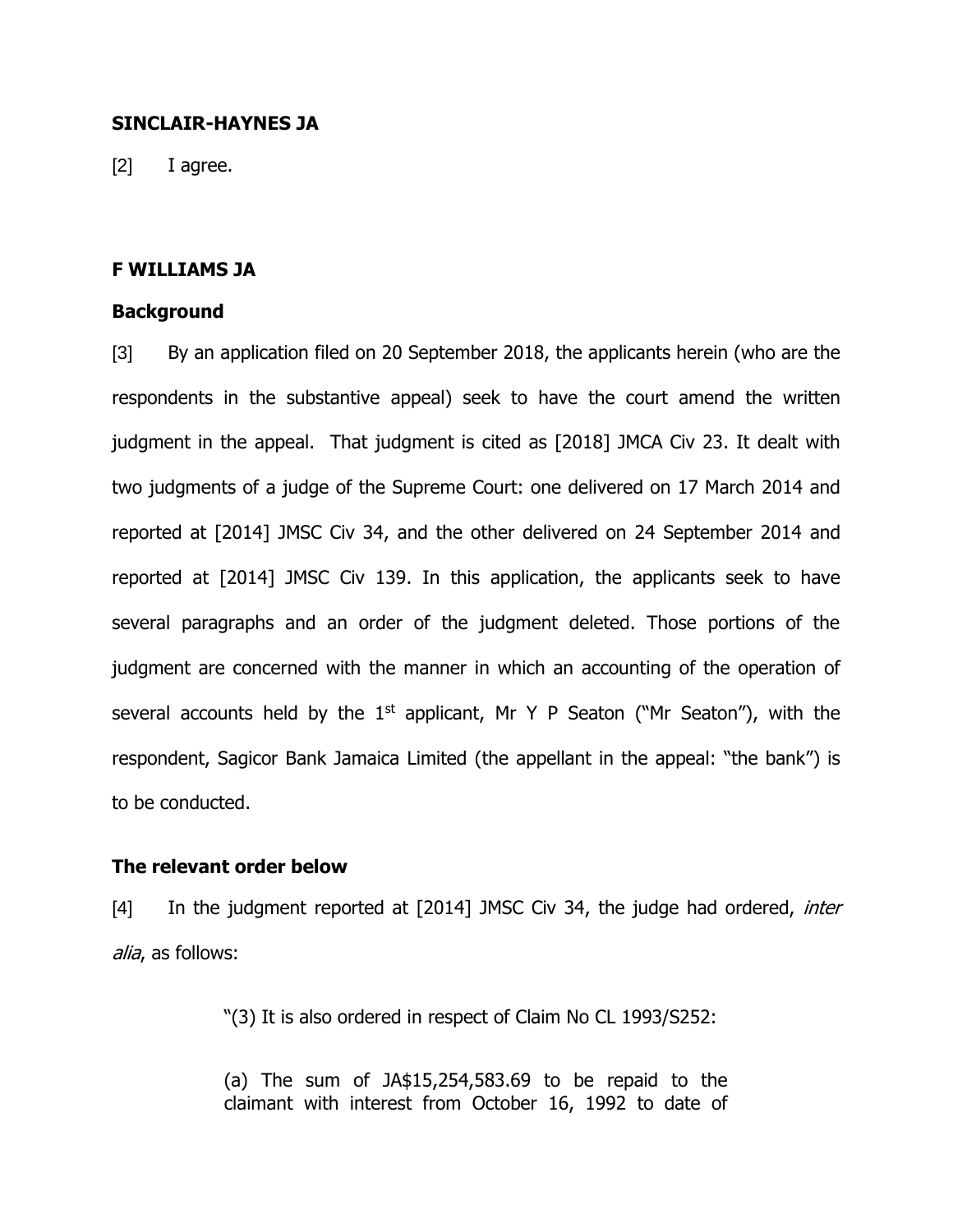repayment. Further submissions are to be made on whether the interest should be simple interest or compound interest;

(b) In respect of the accounts numbered

102900024

101900579

102900172

101900561

301900809 (certificate of deposit)

it is hereby ordered that:

(i) a mutual account of all dealings between the claimant and the defendant be taken by the Registrar in respect of each account starting with the balances as stated in 3 (b) (ii) (which were the sums pleaded) in order to determine:

- a. whether interest was paid on each account and what that interest was and how the interest was arrived at and for what period of time;
- b. whether the claimant received all the interest to which he was entitled between the time the account was frozen and the time he had access to it;
- c. whether the claimant removed any of the monies standing in those accounts and if it did, when it did this and whether interest was paid on those accounts from which it removed the money from the time they were frozen up to the time the monies were removed.

(ii) the balances in respect of each account as of May 7, 1992 are:

| 102900024 | US\$39,608.24  |
|-----------|----------------|
| 101900579 | US\$2,831.17   |
| 102900172 | US\$24,550.59  |
| 101900561 | US\$361,892.23 |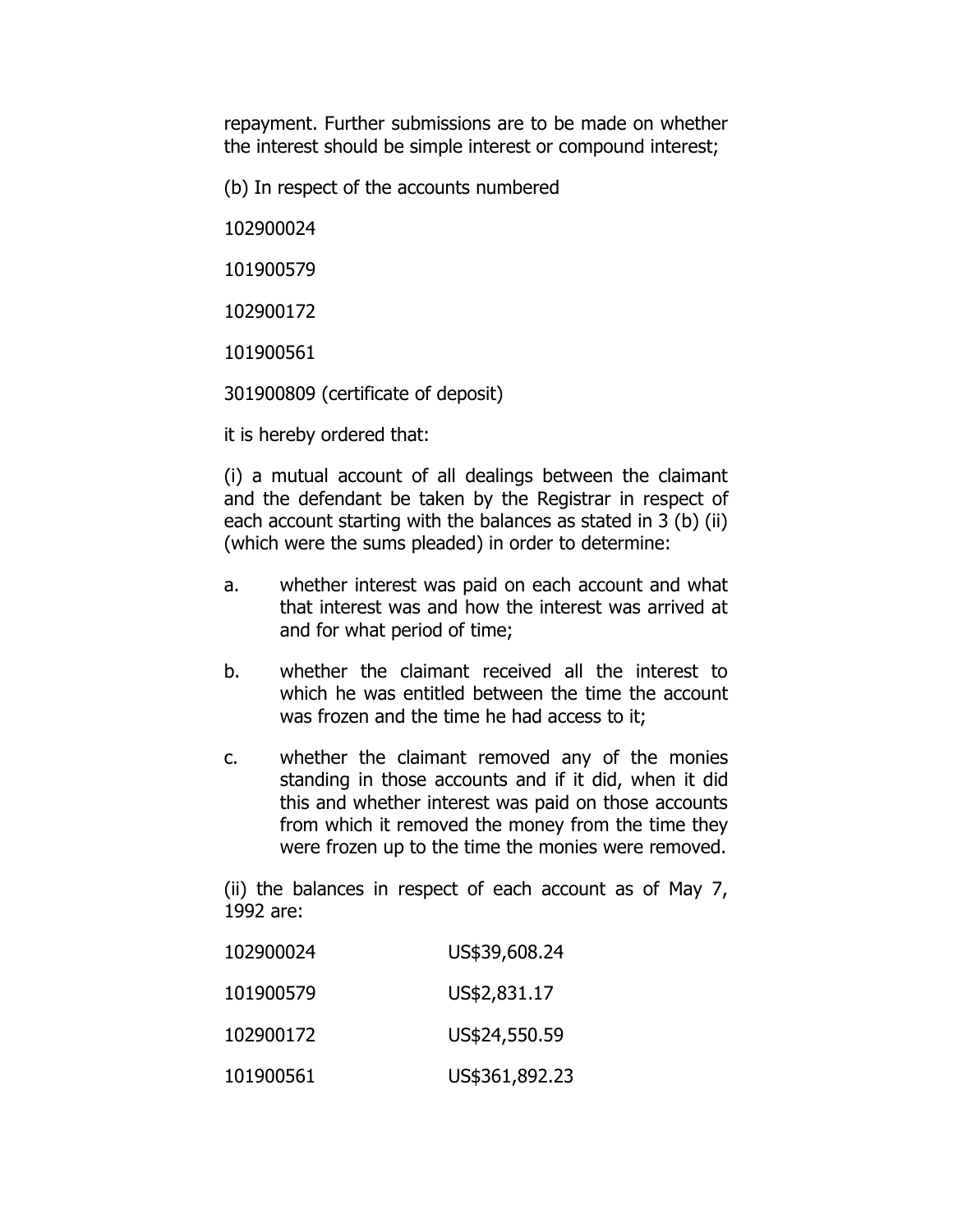301900809 (CD) US\$65,880.22

(iii) the claimant and the defendant are to produce before the Registrar all books, record of accounts, papers and writings in their custody or under their control including those books, records of accounts, papers and writings regarding the accounts listed at  $3(b)$  and  $3(b)$  (ii);

(iv) in respect of paragraph 3(b) (ii) the books, record of accounts, papers and writings referred to there may be in any form including but not limited to electronic form;

(v) in conducting this account the Registrar has the discretion to order the parties to produce any book, record of accounts, papers and writings as she sees fit in order to enable her to arrive at an accurate account;

(vi) the Registrar also has the discretion to order the parties to produce any other material that she in her discretion thinks may be of assistance in carrying out the taking of accounts;

(vii) the Registrar has the authority to make requests in writing to third parties who may have relevant books, records of accounts, papers and writings regarding the accounts listed at  $3$  (b) and  $3(b)(ii)$ ;

(viii) the claimant and the defendant are at liberty to agree any sum for any purpose of this account including the final due to Mr. Seaton and where the parties agree any sum for any purpose their agreement is final and conclusive and the Registrar cannot enquire into the accuracy of the figure agreed;

(ix) any sum arrived at by the Registrar whether as a result of agreement under 3(b)(viii) or otherwise, shall be paid without any further order from the court.

(4) In respect of paragraph 3(a) the parties, if not agreed, are to make further submissions on the rate of interest and whether interest should be simple or compounded."

### **The relevant order of this court**

[5] The order that was made by this court, addressing that order, reads as follows: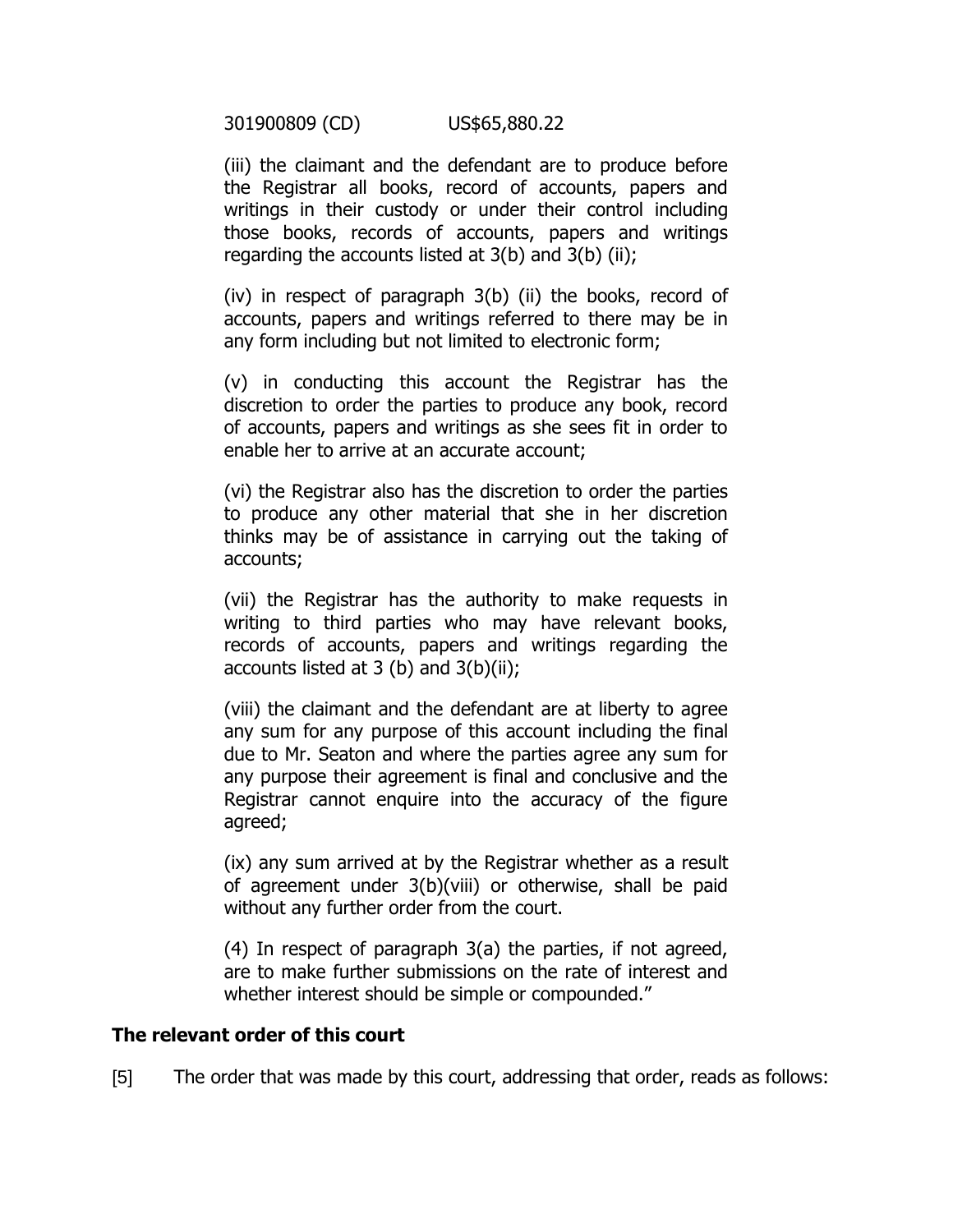"3) With the consent of the parties, paragraph 3(ix) of the order made on Mr Seaton's claim (claim no CL S252 of 1993) is set aside and substituted therefor is the following order:

The accounting exercise is to be conducted by an expert agreed by the parties within 60 days of the date of the order of this court. If the parties cannot agree such an expert, then the Registrar of the Supreme Court is empowered to appoint such a person from an agreed list submitted by the parties; or, in the absence of such agreement, from a person listed on one of the individual lists submitted by the parties. Within 30 days of completion of the accounting exercise, the expert shall submit to the Registrar of the Supreme Court a report giving the results of the exercise, copies of which shall be forwarded by the Registrar to the attorneys-at-law for the parties within seven days of its receipt. After the expiration of ten days of the service of the report on the parties' attorneys-at-law, the Registrar shall order that the sum found to be outstanding shall be paid by the bank to Mr Seaton, without need for further orders UNLESS either party's attorneys-at-law raise an objection in writing within seven days of service of the report upon them, in which case the Registrar shall refer the matter to the learned judge who may invite or permit further submissions from the parties and make further orders to finalize the matter as he shall deem necessary." (Emphasis added)

[6] This court's rationale for adjusting the order for the accounting exercise stipulated by the court below can be seen at paragraphs [107] to [112] of the judgment on appeal. In a nutshell, those paragraphs disclose that the making of the order by this court was informed by the view discussed at the hearing by all the parties and the court that the process of accounting might more easily and competently have been conducted by a chartered accountant or someone with a similar specialist background, rather than the Registrar of the Supreme Court. More germane to this application, however, and as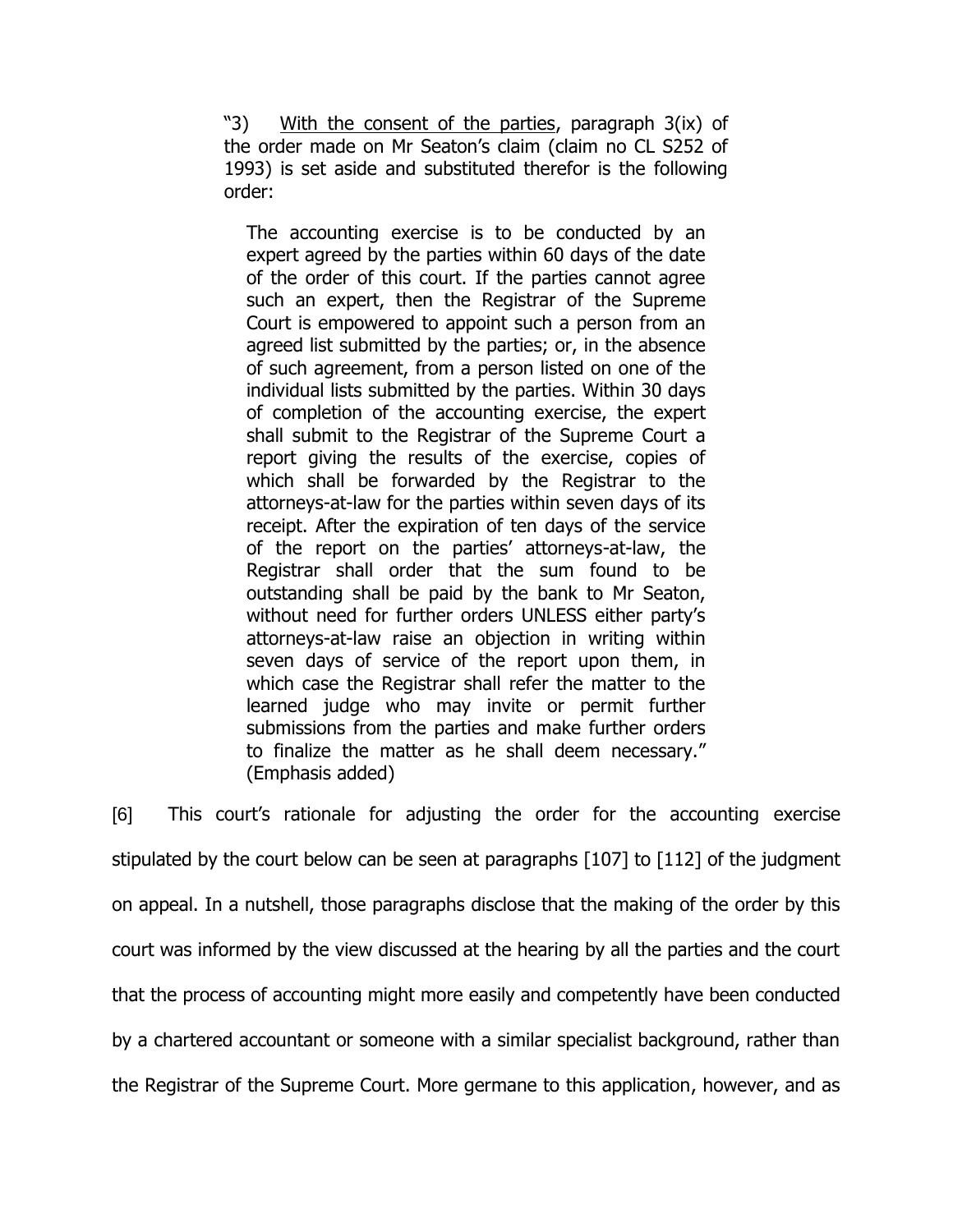expressed in the underlined portion of this court's order quoted above, is that it was thought that the order was being made "[w]ith the consent of the parties…"

[7] It is important to observe that there was no appeal in respect of the order for accounting that had been made below. The concern arose during the course of argument.

#### **The present challenge**

### **The position of the applicants**

[8] Counsel for the applicants have objected to the making of this court's order with the inclusion of the words: "with the consent of the parties", on the basis, they say, that there was in fact no consent. In support of this contention, they have drawn our attention to a letter dated 15 November 2016 signed by the attorneys-at-law representing both sets of parties to the appeal.

[9] It is their view that this court's order was erroneously made and that the slip rule (rule 42.10 of the Civil Procedure Rules – "the CPR") applies, pursuant to which that error should be corrected. These are the orders that they seek in their notice of application:

> "1. The judgment delivered by this court on 31 July 2018 be amended to delete paragraphs [107] to [112], [129] (3) and order 3).

2. Costs of this application to be costs in the appeal.

3. Such further order as this court sees fit."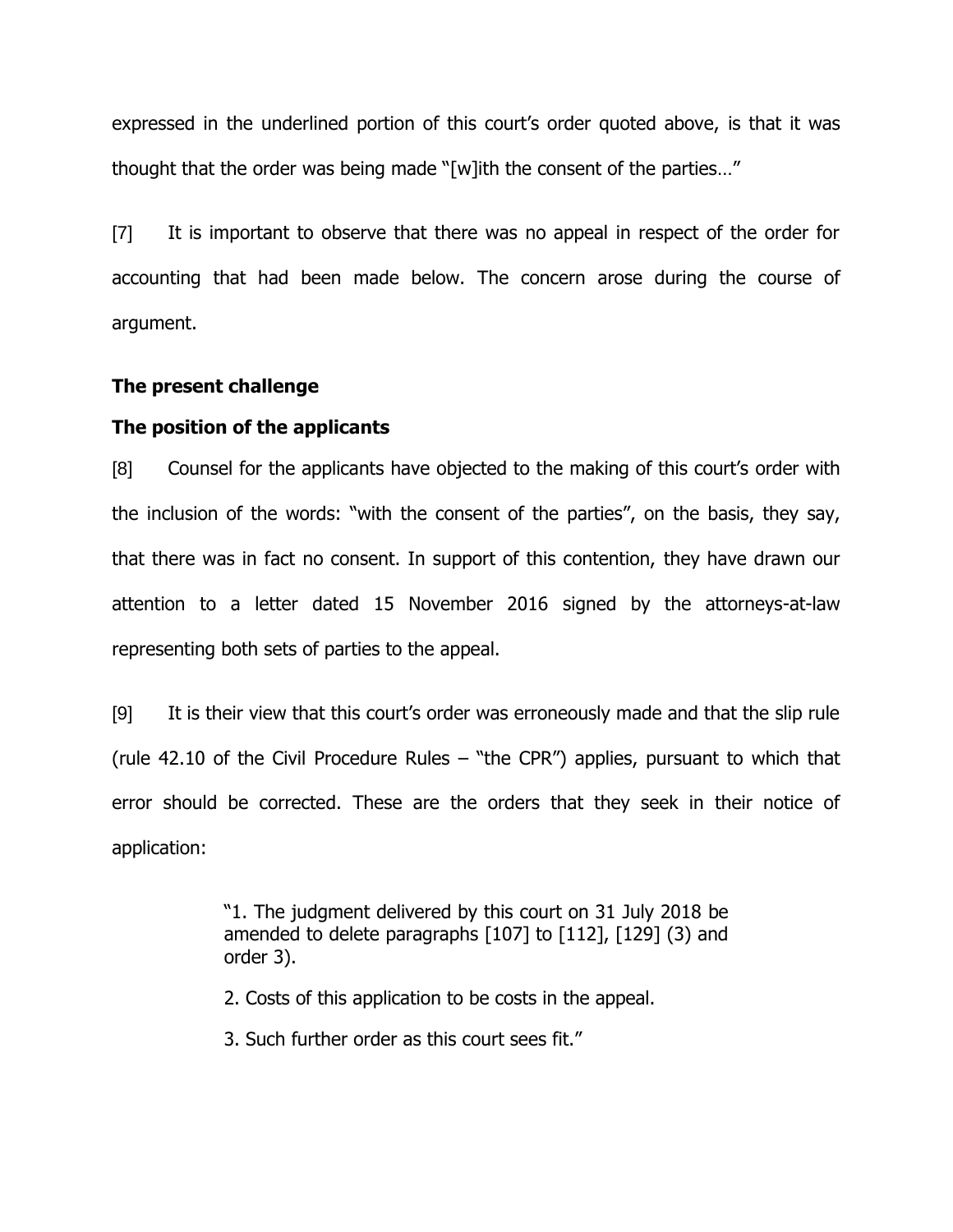[10] Filed in support of their application to have this court delete the particular paragraphs and the order which flows therefrom are two affidavits of Mr Seaton: (i) one sworn on 20 August 2018; and (ii) the other sworn on 20 September 2018. To these affidavits are exhibited several e-mail messages, which, it is contended, show agreement between counsel on both sides as to how the matter of the accounting ought to be dealt with. Mr Seaton's affidavits also indicate that, not only has the accounting process started in the court below; but also suggest that the process is considerably advanced.

[11] The view of the applicants' counsel is that the slip rule and rule 1.7(7) of the Court of Appeal Rules ("CAR") apply and that these rules can be used to address the issue. They rely on the case of **In the matter of L and B (Children)** [2013] UKSC 8, cited by the bank.

## **The bank's position**

[12] The bank's position might shortly be stated to be that, whilst, admittedly, the particular order was not made by consent, the slip rule does not apply; and, on this application, the court is free to make any order that it wishes to make in respect of the matter. In support of the latter submission, the bank relied on the case of **In the matter of L and B (Children)**, quoting, in particular, Lady Hale who is reported at paragraph 19 of the judgment as saying:

> "[T]here is jurisdiction to change one's mind up until the order is drawn up and perfected."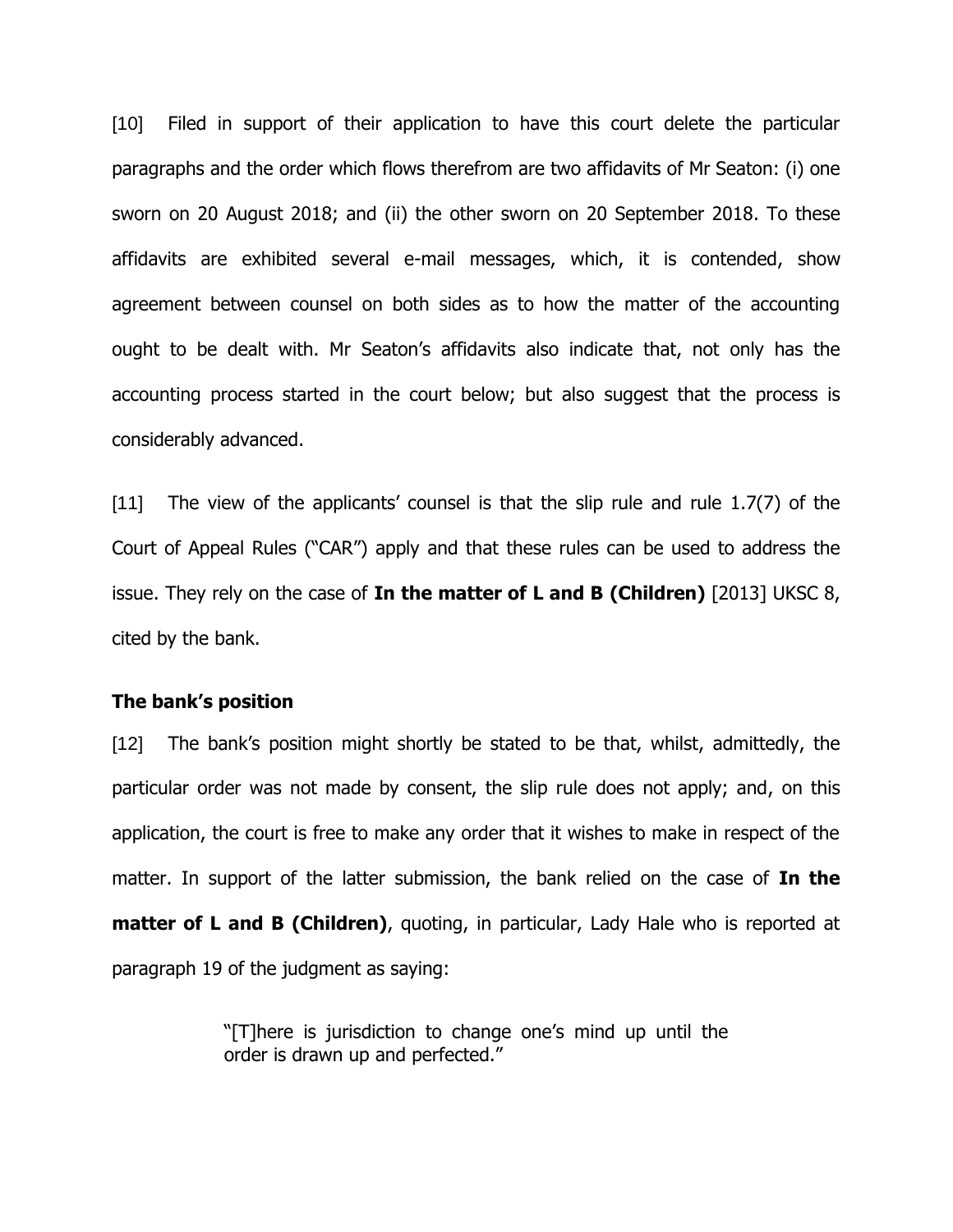[13] The bank's main submissions in relation to the matter (apart from those already stated) might be seen in paragraphs 15 and 17 of its written submissions as follows:

> "15 We submit that the court's decision on whether to amend its written judgment should depend on whether it believes that the lack of consent from the parties would have affected its view of the necessity correctness and appropriateness of [the] Accounting order.

> [17] Alternatively, if the court is minded to accede to the application it should be limited to deleting the words "with the consent of the parties" as they appear at paragraph 129 (3) and order number 3."

# **Discussion**

…

[14] We consider it important to say at the outset of the discussion that no member of the panel can recall having seen that letter of 15 November 2016, referred to by counsel.

[15] Without doubt, if we had, we would not have stated the order to be "with the consent of the parties", that is, if we would have considered altering the order at all.

[16] In considering the matter and in making the particular order, we were guided by the submissions made before us when we raised our concerns, given the complexity of the matter, about the appropriateness or otherwise of the order made below for the Registrar to conduct the accounting and to enter final judgment without any opportunity for further reference to the court. Our notes indicate that we had invited both Queen's Counsel's comments on the matter. We were referred then by Queen's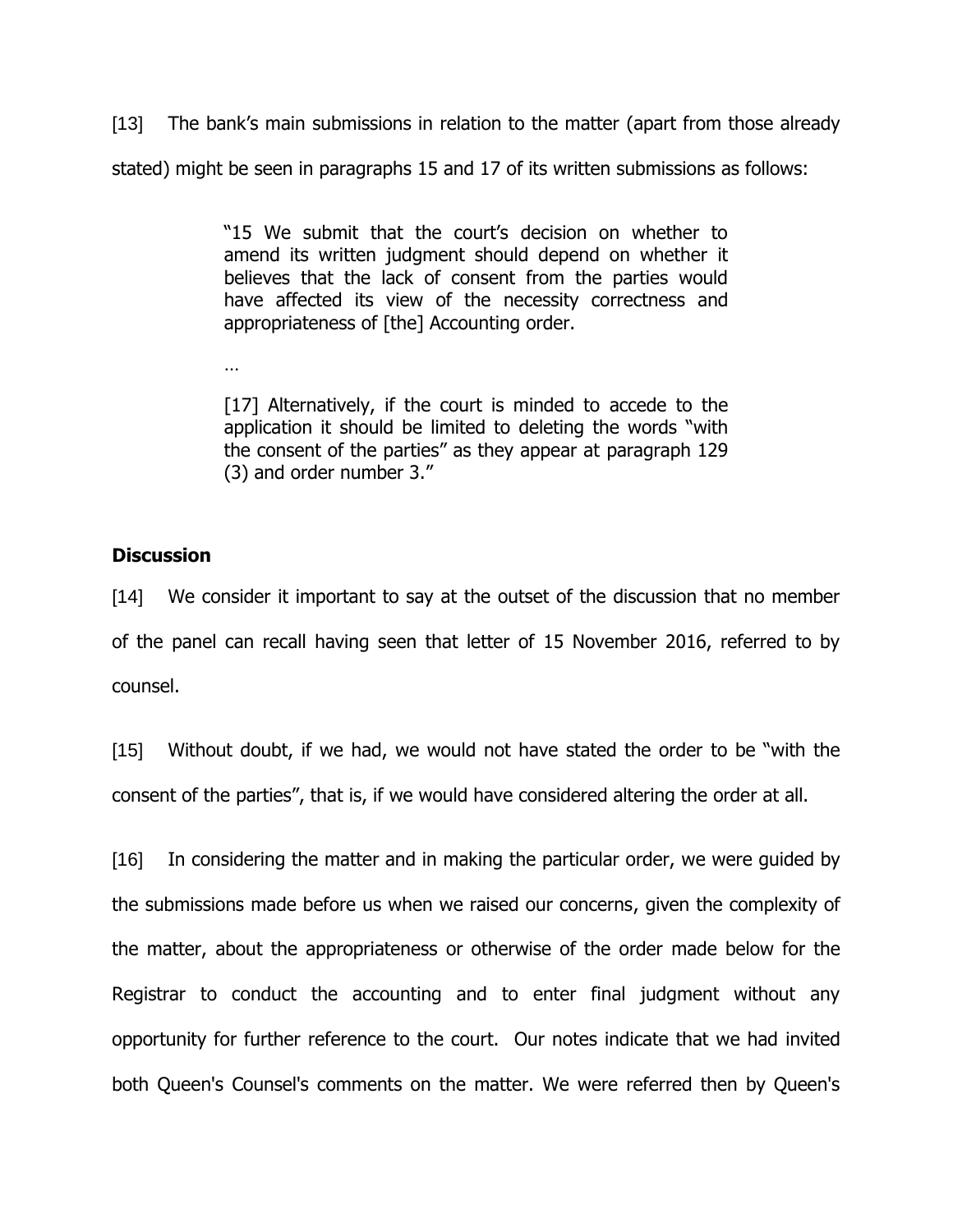Counsel to rule 2.15 of the CAR as to our powers to make such order as we saw fit, even though there was no ground of appeal in respect of the taking of the account. We were guided by the comments of Queen's Counsel against the background of rules 1.16(3) and 2.15 of the CAR.

[17] Both Queen's Counsel have been recorded in the judges' notes and the notes of the judicial clerks as having accepted that position. It was our view at the end of the hearing that both sides had agreed for the court to vary the order, if we should have thought it appropriate, which we did. The substance of the approach taken in court is confirmed in paragraphs 5 and 6 of Mr Seaton's affidavit filed on 20 September 2018, in which he states (so far as is relevant):

> "5. ...I am informed by the respondents' attorneys-at-law and do verily believe that during the course of the hearing of the appeal in October 2016, Queen's Counsel for the respective parties and the court took the view that the accounting exercise was one that appeared to be outside of the competence of the Registrar given the complexity of the exercise.

> 6. I am also informed that it was recognized by the court and the parties that, while the accounting was not before the court, with the agreement of the parties this issue could be addressed and there are rules of court which could permit the variation of the order for the Registrar to conduct the accounting. The court then asked the parties to discuss an alternative to the order by Sykes J (as he then was) that the Registrar carry out the accounting exercise."

[18] However, that position has been overtaken by the joint letter earlier mentioned.

As indicated at paragraph [14] of this judgment, we have no recollection of having seen

the letter of 15 November 2016, that came after the hearing of the appeal. In our view,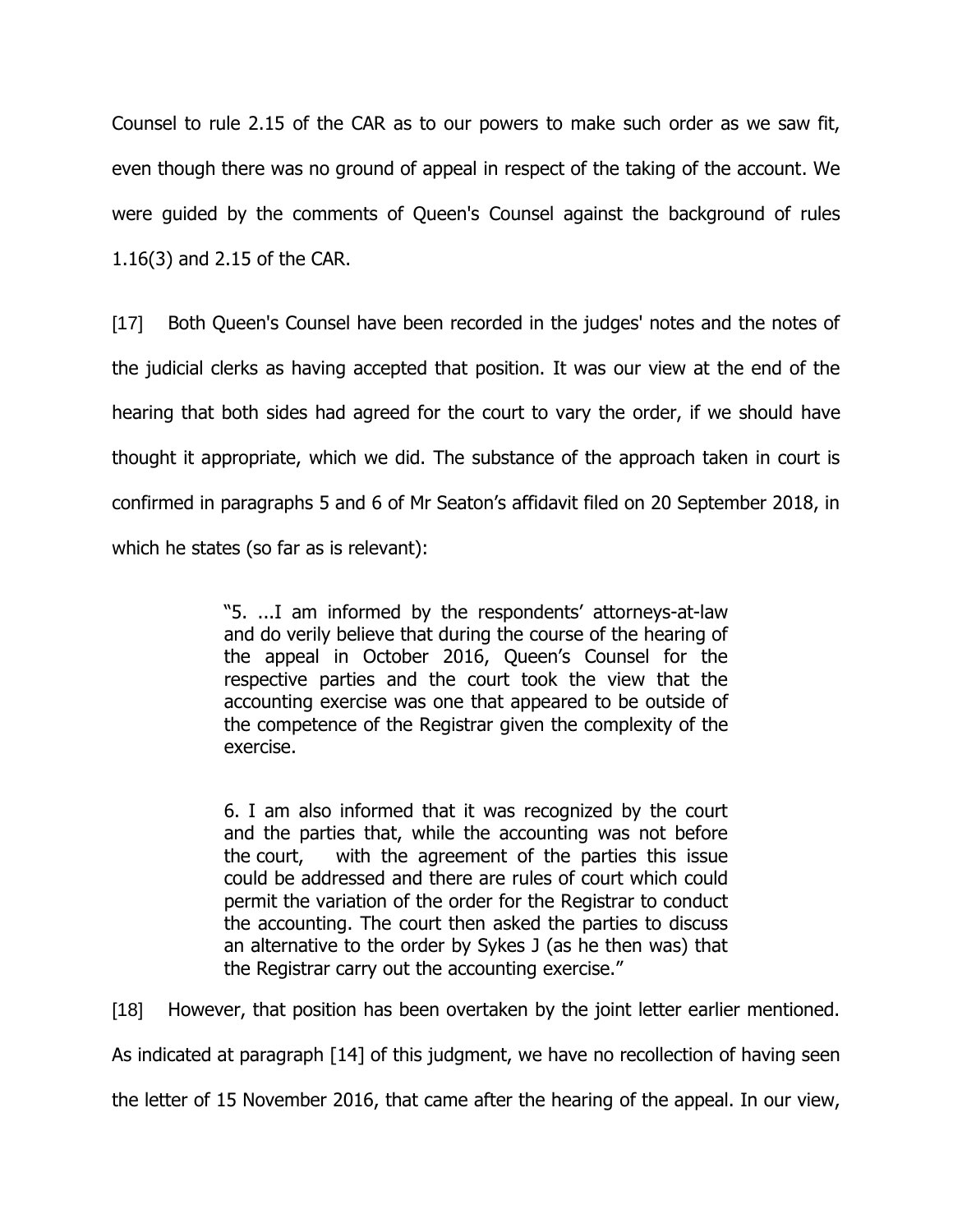however, that letter undoubtedly changes the "complexion" of what occurred during the hearing. The other important consideration is that we now know that the process has already started and at least one aspect of it has gone a considerable way, based on the parties' agreement.

[19] Against that factual background we may briefly examine the court's powers in dealing with this application.

[20] We are not of the view that the slip rule applies. Rule 42.10 of the CPR, pursuant to which applications are made in the Supreme Court for the correction of errors in judgments or orders, reads as follows:

> "42.10 (1) The court may at any time (without an appeal) correct a clerical mistake in a judgment or order, or an error arising in a judgment or order from any accidental slip or omission.

(2) A party may apply for a correction without notice."

[21] However, part 42 of the CPR is not among those parts of the CPR that have been incorporated into the procedural rules of the Court of Appeal by rule 1.1(10) of the CAR. That rule, therefore, as stated in the CPR, in our view, cannot and does not apply. Perhaps more importantly, however, is the fact that there has not been, in our view, an accidental slip or omission in this case, which would bring the rule into play.

[22] In our considered opinion, this court's power to consider and make orders relevant to the subject matter of this application is derived from three sources: one is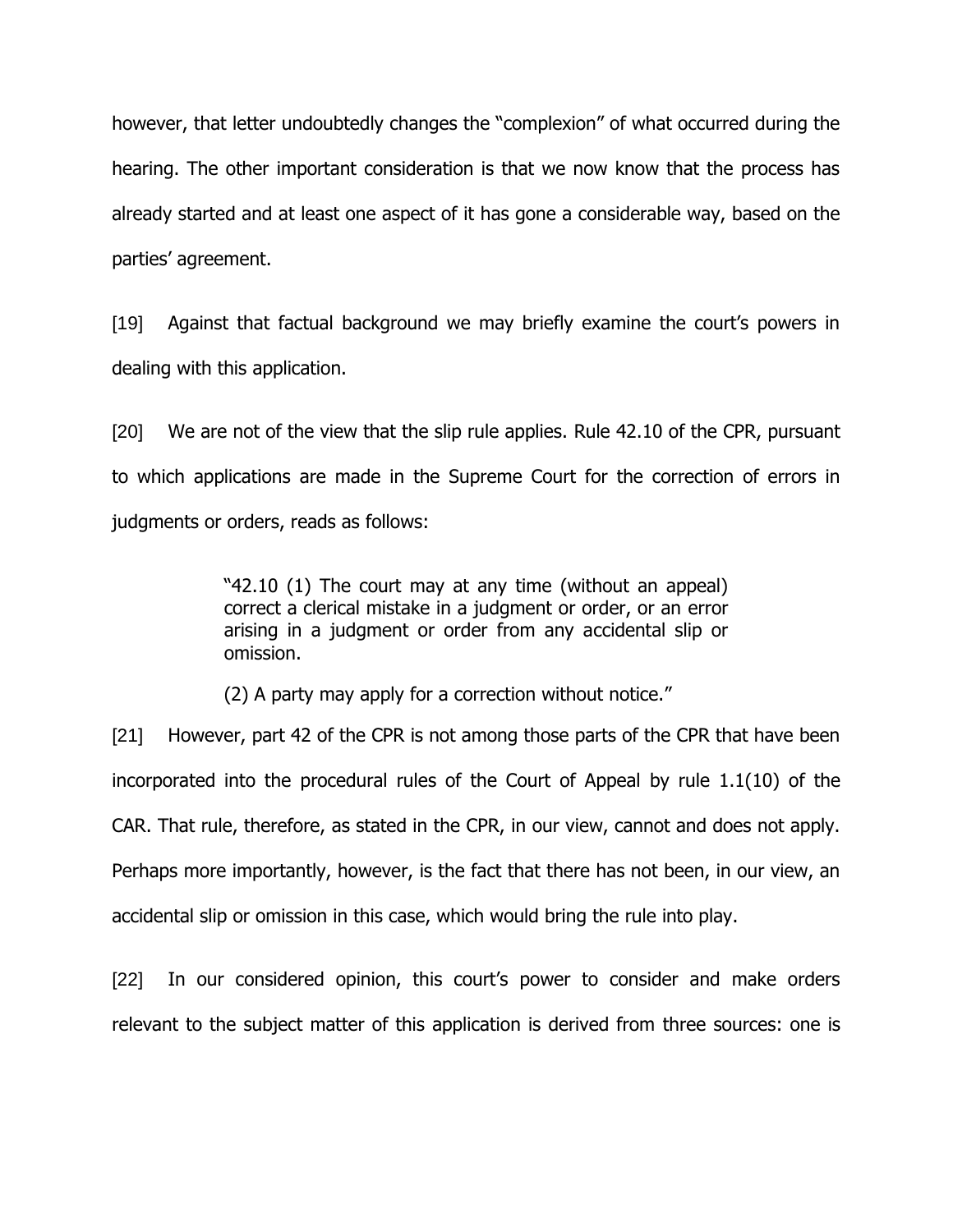the provisions of rule 1.7(7) of the CAR, dealing with the court's general powers of management. It reads as follows:

> "1.7(7) The power of the court to make an order includes a power to vary or revoke that order."

[23] The second source is the common law, in particular that principle to be found in the words of Lady Hale in **In the matter of L and B (Children)**, cited by the bank and adopted as well by counsel for Mr Seaton, with a different emphasis. Those words indicate in essence that a judgment of the court may be amended or varied so long as the order is not yet perfected. This is what she stated at paragraph [16] of the judgment:

> "16. It has long been the law that a judge is entitled to reverse his decision at any time before his order is drawn up and perfected."

[24] It is clear, therefore, that, had the order been perfected, by the issuing of the certificate of result of appeal, we would have been rendered *functus officio*. However, the order has not been perfected in this case. We are therefore free to amend or alter the judgment or otherwise deal with it as we see fit and as circumstances dictate.

[25] The third source is this court's inherent jurisdiction. In at least two decisions of this court, it has been said that this court may, by virtue of its inherent jurisdiction to control its own process: "correct a clerical error, or an error arising from an accidental slip or omission…in its judgment or order" (per Harris JA in **Brown v Chambers** [2011] JMCA Civ 16, at paragraph [11]. This was accepted and reaffirmed by Morrison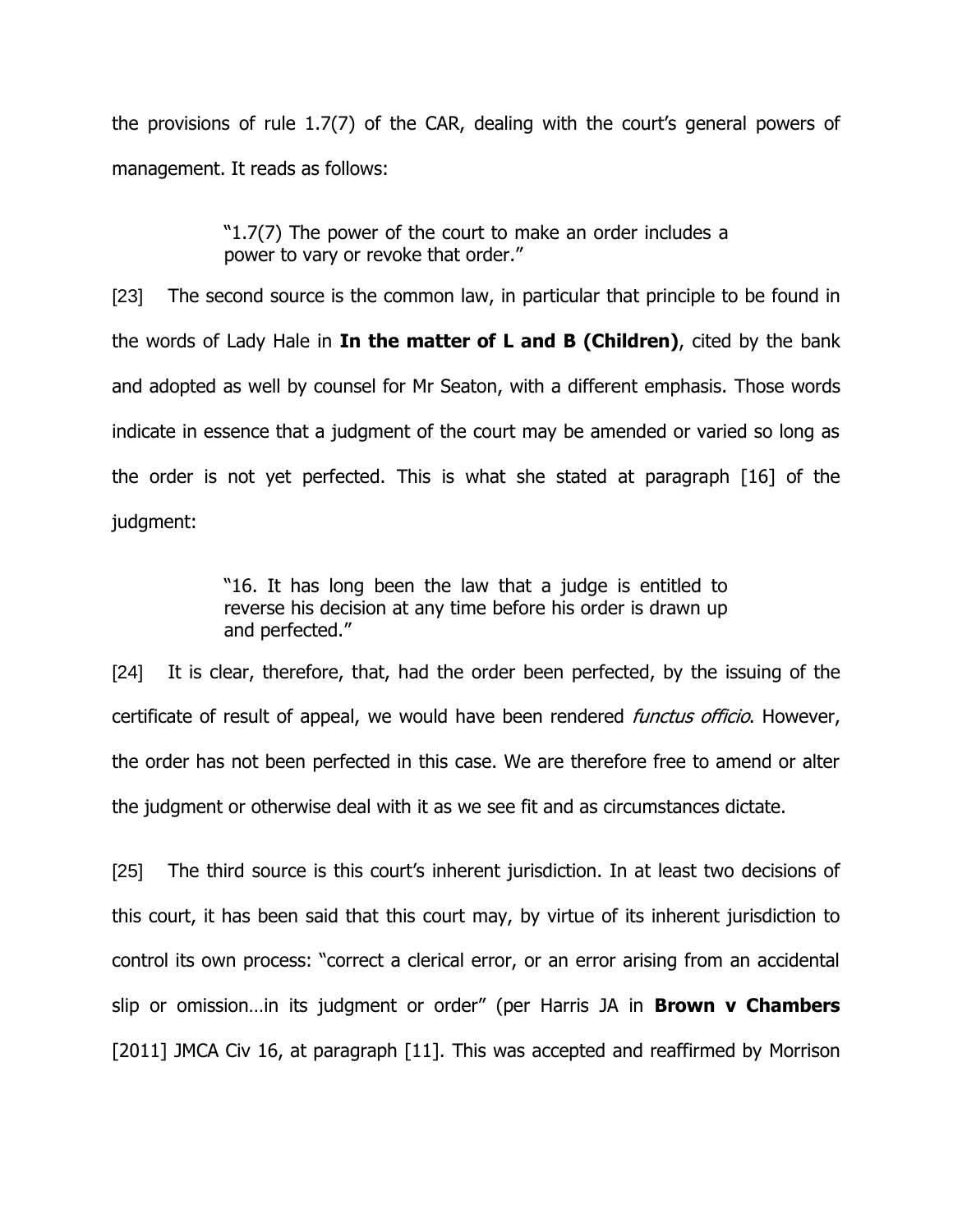JA (as he then was) in **American Jewellery Company Ltd et al v Commercial Corporation Jamaica Ltd** [2014] JMCA App 16, at paragraph [2].

[26] We have considered the fact that, in making the particular order, we had used such words as "appropriate" and "necessary". However, that perspective and our decision to make the order pursuant to rule 2.15 of the CAR, were undergirded by our belief that both sides were consenting to our doing so. We now know that there was no such consent and that the parties have in fact agreed to approach the matter along certain lines discussed and arrived at by them. We are of the view that it would be best to give pre-eminence to that agreed position. In light of these important considerations, although we are aware of our powers pursuant to rules 2.15 and 1.16(3) of the CAR, and although we are still of the view that the process could much more easily and less onerously be conducted by a specialist in the field, we would be most loath to, in effect, undo what has already been done by and with the consent of the parties.

[27] In the result, the application will be granted, the relevant paragraphs and order that gave rise to this application will be deleted from the judgment and a final judgment issued. Additionally, as the need to make this application has arisen from the fact that the letter of 15 November 2018, was not taken into consideration by the court, it is appropriate that there should be no order as to costs.

[28] These, therefore, are the proposed orders: